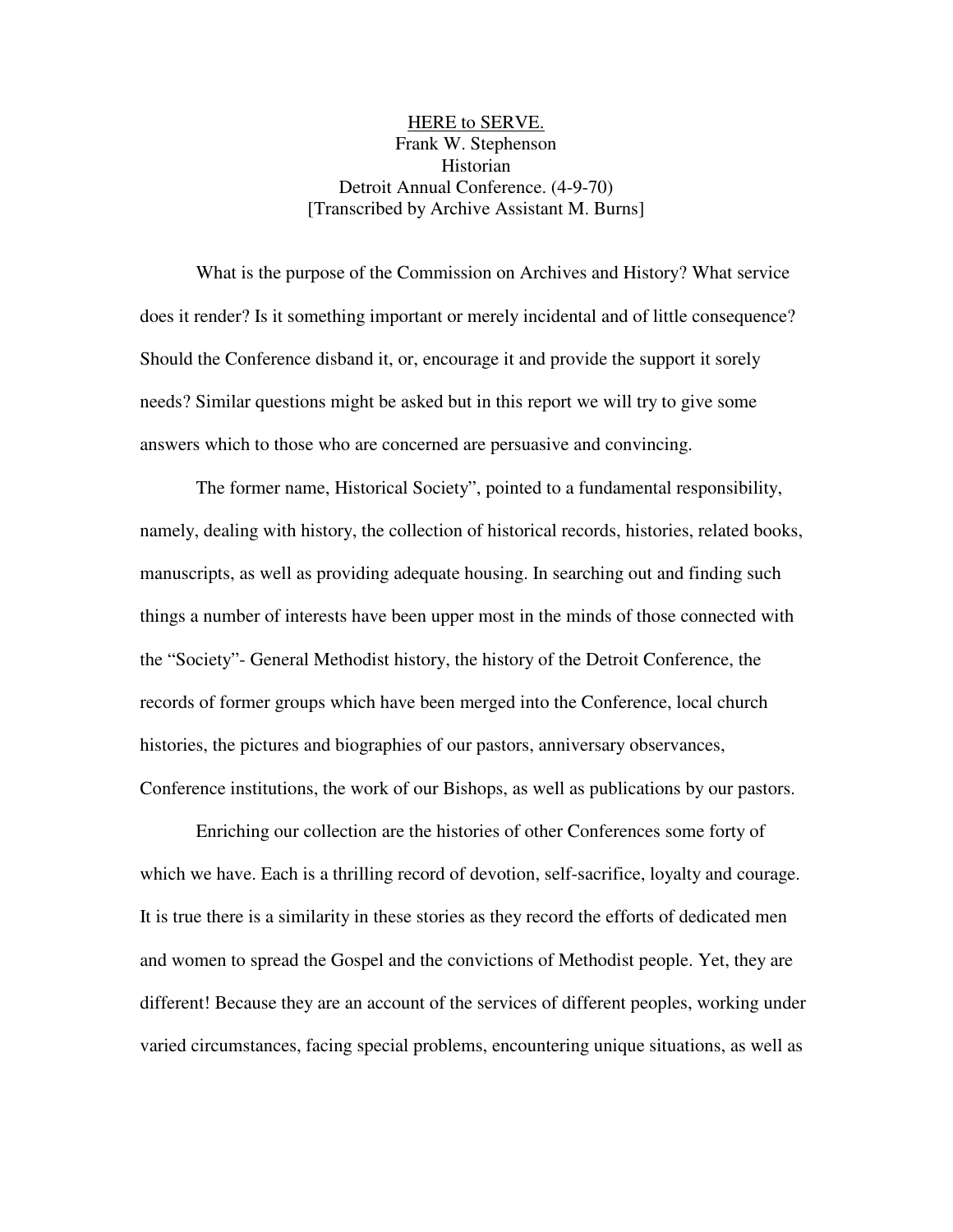different racial and national groups. At the heart of it all was a dedication of time, talent and skill, almost unmatched and seldom excelled. Are not such records worth preserving?

John Wesley is well represented in our library. His sermons, journals, various publications, correspondence are there, telling the story of his busy life, his thinking and his work. Many of our books tell the story of his life. Francis Asbury, the stalwart pioneer and tireless circuit rider whose leadership made him the actual founder of American Methodism, is well represented. And more volumes about these great men are being added to the collection.

The biographies of many of our Bishops, along with some of their writings, fill a lengthy shelf. Bishops Havens, Matthews, Simpson, Thoburn, Berry and others find their places in this group. We would welcome others.

We take special pride in our hymn and song books. Also in the publications dealing with the hymns and songs, telling their fascinating stories, as well as the accounts of many authors and composers. Some of the hymn-books are the small volumes used by the early Methodists, both in England and America, none of which have the notes. These appeared much later. The last, and finest of all is the recently published United Methodist hymnal.

You would expect to find in the collection the bound volumes of the Detroit and West Michigan Conference minutes, as well as those of the meetings of the General Conference. At first there was but one Conference in the State. The division took place in 1856 at which time they held separate meetings, the Detroit Conference meeting at Adrian. In addition there are the journals from other American Methodist Conferences,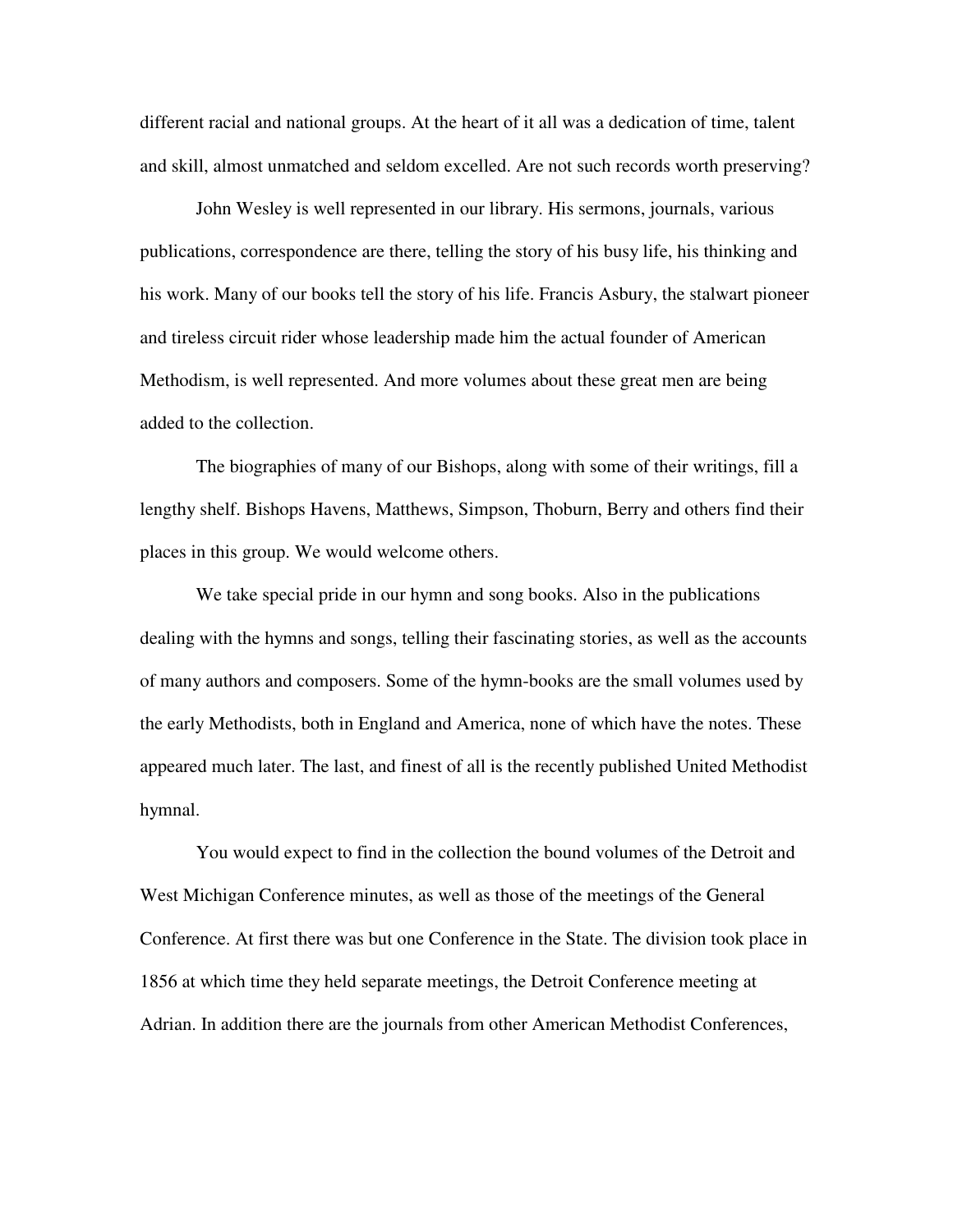such as Indiana, Illinois, Ohio, Western Pennsylvania, Maryland, Florida and others. These are valuable for reference.

The books published by many Detroit Conference pastors fill more than a single shelf. The names of Elliott, Hough, Pierce, Pellowe, Gray, Fisher, Rice, Berry, Reed, Marvin, Brunger, to mention only a few, are usually well known. This part of the Commission's collection is especially prized for it indicates in some measure the high type of men who have honored and graced our pulpits.

The loose-leaf binders were mentioned in a previous article. In these will be found numerous items clipped from the Michigan Christian Advocate, telling of the activities of the local congregations, of the pastors, our Bishops, and of our great organizations, youth work and institutions. This service began over a generation ago. It is intended to be a running account of life work of our Detroit Conference churches, and to say the least is invaluable and irreplaceable.

The binders we cherish most highly are those containing the biographies and pictures of many of our deceased or living pastors. This program began when Dr. J.A. Halmhuber was president of the "Historical Society", was carried on faithfully by his successors, with able assistance by Dr. William C.S. Pellowe and Rev. Wm. H. Morford. This is a service of the first magnitude for which we are deeply grateful. It is a matter of regret that we still lack the biographies and pictures of too many of our pastors.

There are two sections in the Commissions library in which we take a great deal of satisfaction. The first, under Dr. Halmhuber's inspiration, is one of the best Methodist Protestant collections in the church. He was ably assisted by Rev. Charles Bragg, the later presidents have continued this effort. Now, we have material exceeded only by Wesley